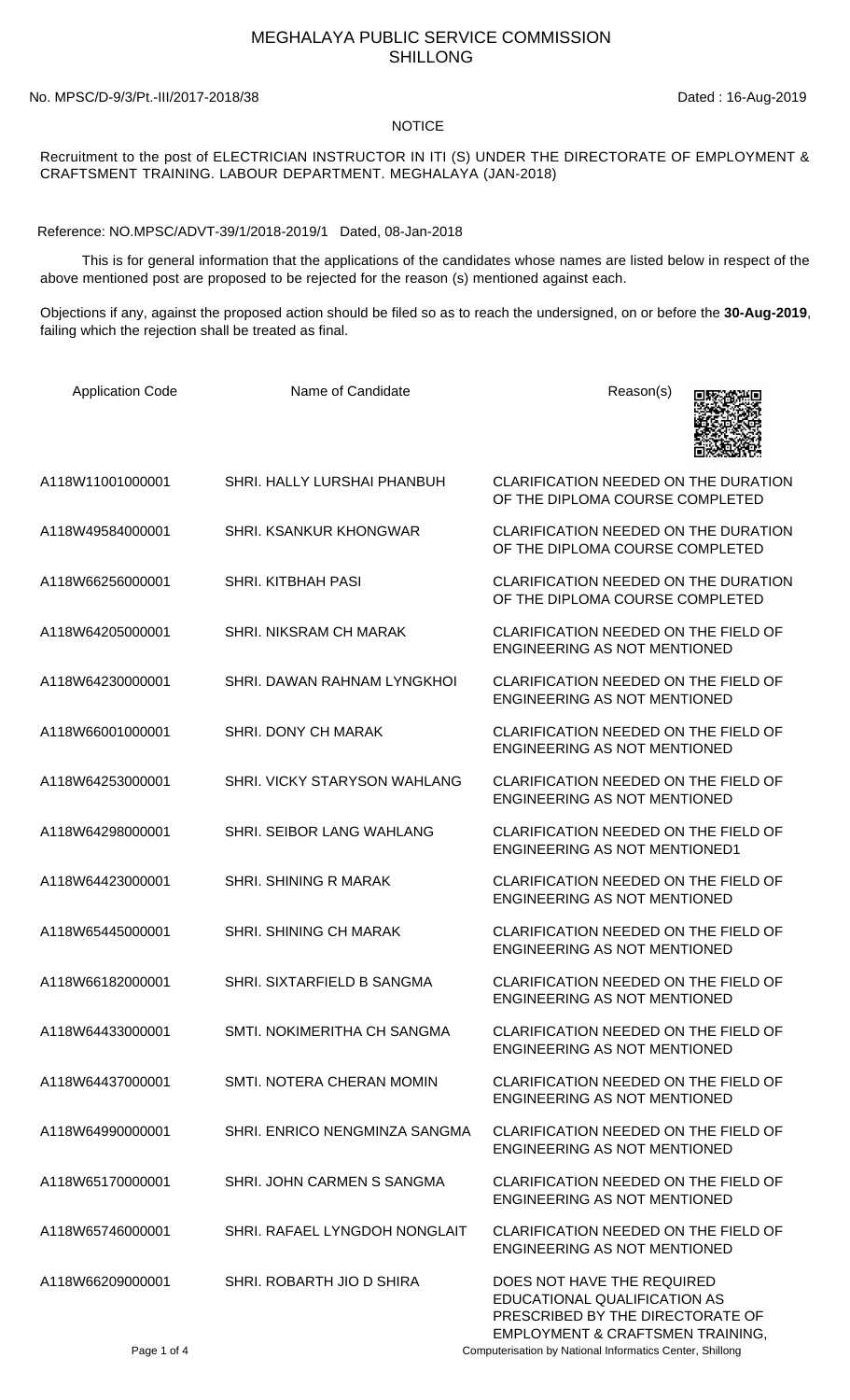Application Code **Name of Candidate Name of Candidate Reason(s)** 



LABOUR DEPTT. IN ITS ADVT.

| A118W65271000001 | SHRI. MICHAEL JORDAN R SANGMA | DOES NOT HAVE THE REQUIRED<br>EDUCATIONAL QUALIFICATION AS<br>PRESCRIBED BY THE DIRECTORATE OF<br>EMPLOYMENT & CRAFTSMEN TRAINING,<br>LABOUR DEPTT. IN ITS ADVT.            |
|------------------|-------------------------------|-----------------------------------------------------------------------------------------------------------------------------------------------------------------------------|
| A118W15963000001 | SHRI. KESPAR SIANGSHAI        | DOES NOT HAVE THE REQUIRED<br>EDUCATIONAL QUALIFICATION AS<br>PRESCRIBED BY THE DIRECTORATE OF<br><b>EMPLOYMENT &amp; CRAFTSMEN TRAINING,</b><br>LABOUR DEPTT. IN ITS ADVT. |
| A118W65605000001 | SHRI. JULIOUSH SNAL SANGMA    | DOES NOT HAVE THE REQUIRED<br>EDUCATIONAL QUALIFICATION AS<br>PRESCRIBED BY THE DIRECTORATE OF<br><b>EMPLOYMENT &amp; CRAFTSMEN TRAINING,</b><br>LABOUR DEPTT. IN ITS ADVT. |
| A118W65258000001 | SMTI. FERDITHA M SANGMA       | DOES NOT HAVE THE REQUIRED<br>EDUCATIONAL QUALIFICATION AS<br>PRESCRIBED BY THE DIRECTORATE OF<br><b>EMPLOYMENT &amp; CRAFTSMEN TRAINING,</b><br>LABOUR DEPTT. IN ITS ADVT. |
| A118W65847000001 | SMTI. LYRABLUSMITH B. MARAK   | DOES NOT HAVE THE REQUIRED<br>EDUCATIONAL QUALIFICATION AS<br>PRESCRIBED BY THE DIRECTORATE OF<br>EMPLOYMENT & CRAFTSMEN TRAINING,<br>LABOUR DEPTT. IN ITS ADVT.            |
| A118W36202000002 | SHRI. OMOL LYNGDOH            | DOES NOT HAVE THE REQUIRED<br>EDUCATIONAL QUALIFICATION AS<br>PRESCRIBED BY THE DIRECTORATE OF<br>EMPLOYMENT & CRAFTSMEN TRAINING,<br>LABOUR DEPTT. IN ITS ADVT.            |
| A118W15548000002 | SMTI. MEBARISHA MARWEIN       | DOES NOT HAVE THE REQUIRED<br>EDUCATIONAL QUALIFICATION AS<br>PRESCRIBED BY THE DIRECTORATE OF<br><b>EMPLOYMENT &amp; CRAFTSMEN TRAINING,</b><br>LABOUR DEPTT. IN ITS ADVT. |
| A118W62418000002 | SHRI. NERY KUPAR DKHAR        | CLARIFICATION NEEDED ON THE FIELD OF<br><b>ENGINEERING AS NOT MENTIONED</b>                                                                                                 |
| A118W38775000002 | SHRI. JEW WANN                | DOES NOT HAVE THE REQUIRED<br>EDUCATIONAL QUALIFICATION AS<br>PRESCRIBED BY THE DIRECTORATE OF<br><b>EMPLOYMENT &amp; CRAFTSMEN TRAINING,</b><br>LABOUR DEPTT. IN ITS ADVT. |
| A118W65745000002 | SHRI. DESMOND LUMBOK JYRWA    | DOES NOT HAVE THE REQUIRED<br>EDUCATIONAL QUALIFICATION AS<br>PRESCRIBED BY THE DIRECTORATE OF<br>EMPLOYMENT & CRAFTSMEN TRAINING,<br>LABOUR DEPTT. IN ITS ADVT.            |
| A118W60693000002 | SHRI. IAITEIBORLANG WANNIANG  | DOES NOT HAVE THE REQUIRED<br>EDUCATIONAL QUALIFICATION AS<br>PRESCRIBED BY THE DIRECTORATE OF<br>EMPLOYMENT & CRAFTSMEN TRAINING,<br>LABOUR DEPTT. IN ITS ADVT.            |
| A118W65441000002 | SMTI. BIDAN GRIKCHI CH. MARAK | DOES NOT HAVE THE REQUIRED<br>EDUCATIONAL QUALIFICATION AS<br>PRESCRIBED BY THE DIRECTORATE OF<br>EMPLOYMENT & CRAFTSMEN TRAINING,<br>LABOUR DEPTT. IN ITS ADVT.            |
| A118W61796000003 | SHRI. FIRMLY BIRTHSON WAHLANG | DOES NOT HAVE THE REQUIRED<br>EDUCATIONAL QUALIFICATION AS<br>PRESCRIBED BY THE DIRECTORATE OF<br><b>EMPLOYMENT &amp; CRAFTSMEN TRAINING.</b><br>LABOUR DEPTT. IN ITS ADVT. |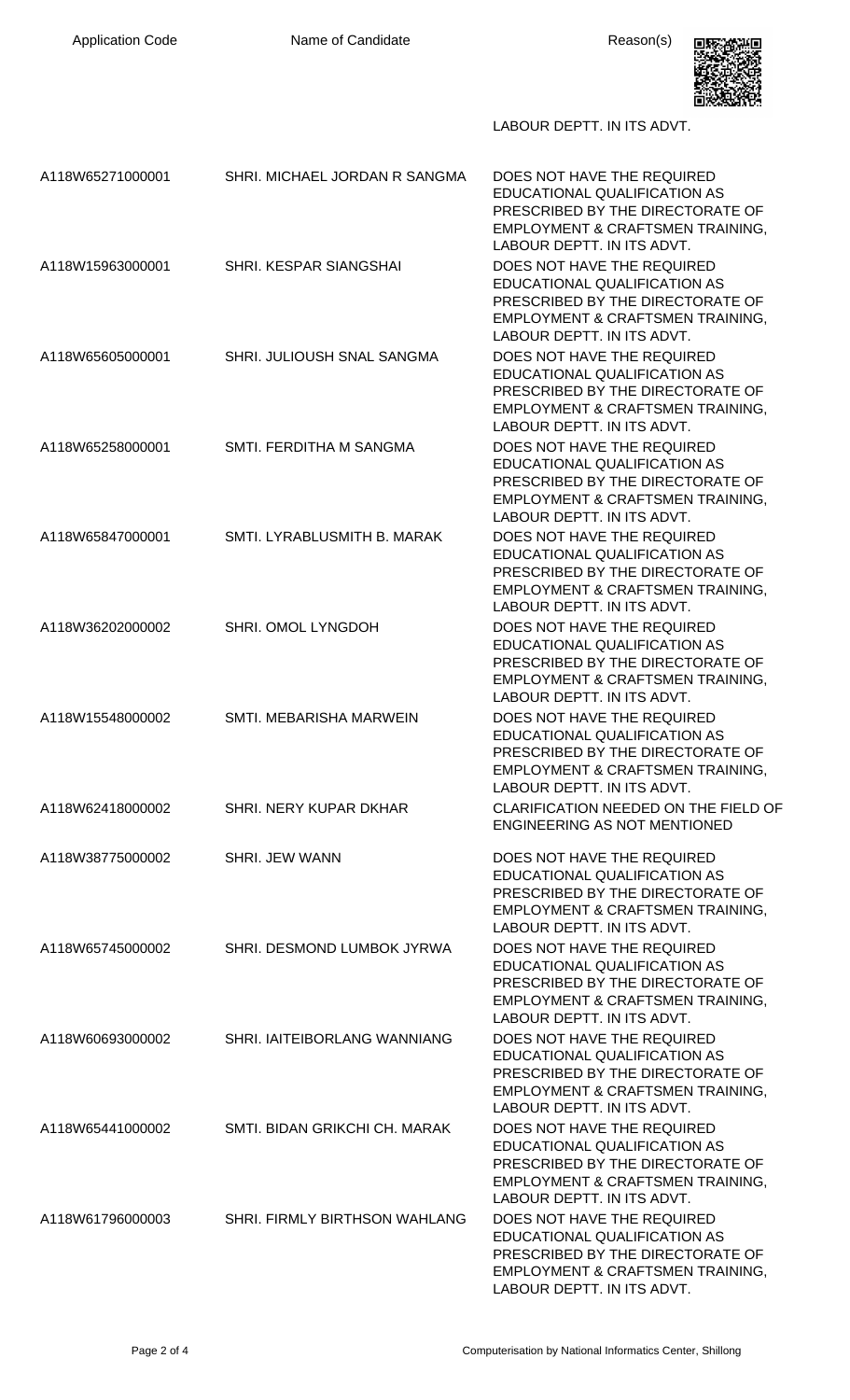

| A118W06558000004 | <b>SHRI. SKHEMBORLANG</b><br><b>MARBANIANG</b> | DOES NOT HAVE THE REQUIRED<br>EDUCATIONAL QUALIFICATION AS<br>PRESCRIBED BY THE DIRECTORATE OF<br>EMPLOYMENT & CRAFTSMEN TRAINING,<br>LABOUR DEPTT. IN ITS ADVT.            |
|------------------|------------------------------------------------|-----------------------------------------------------------------------------------------------------------------------------------------------------------------------------|
| A118W60030000004 | SHRI. OHIPAYA PALE                             | DOES NOT HAVE THE REQUIRED<br>EDUCATIONAL QUALIFICATION AS<br>PRESCRIBED BY THE DIRECTORATE OF<br>EMPLOYMENT & CRAFTSMEN TRAINING,<br>LABOUR DEPTT. IN ITS ADVT.            |
| A118W38642000004 | <b>SMTI. IARISUK MARNGAR</b>                   | DOES NOT HAVE THE REQUIRED<br>EDUCATIONAL QUALIFICATION AS<br>PRESCRIBED BY THE DIRECTORATE OF<br>EMPLOYMENT & CRAFTSMEN TRAINING,<br>LABOUR DEPTT. IN ITS ADVT.            |
| A118W32359000004 | SHRI. SAINKUPAR SAWIAN                         | DOES NOT HAVE THE REQUIRED<br>EDUCATIONAL QUALIFICATION AS<br>PRESCRIBED BY THE DIRECTORATE OF<br>EMPLOYMENT & CRAFTSMEN TRAINING,<br>LABOUR DEPTT. IN ITS ADVT.            |
| A118W38669000005 | <b>SMTI. RIWANHUN SAMATI</b>                   | DOES NOT HAVE THE REQUIRED<br>EDUCATIONAL QUALIFICATION AS<br>PRESCRIBED BY THE DIRECTORATE OF<br>EMPLOYMENT & CRAFTSMEN TRAINING,<br>LABOUR DEPTT. IN ITS ADVT.            |
| A118W32983000005 | SMTI. IOHHUNLANG SUTING                        | DOES NOT HAVE THE REQUIRED<br>EDUCATIONAL QUALIFICATION AS<br>PRESCRIBED BY THE DIRECTORATE OF<br>EMPLOYMENT & CRAFTSMEN TRAINING,<br>LABOUR DEPTT. IN ITS ADVT.            |
| A118W32363000006 | SMTI. BENNY JUICY A SANGMA                     | DOES NOT HAVE THE REQUIRED<br>EDUCATIONAL QUALIFICATION AS<br>PRESCRIBED BY THE DIRECTORATE OF<br><b>EMPLOYMENT &amp; CRAFTSMEN TRAINING.</b><br>LABOUR DEPTT. IN ITS ADVT. |
| A118W18064000007 | SHRI. NGEITSKHEM KHONGWIR                      | OVERAGED                                                                                                                                                                    |
| A118W11447000008 | SMTI. EUREKHA D SHIRA                          | DOES NOT HAVE THE REQUIRED<br>EDUCATIONAL QUALIFICATION AS<br>PRESCRIBED BY THE DIRECTORATE OF<br>EMPLOYMENT & CRAFTSMEN TRAINING,<br>LABOUR DEPTT. IN ITS ADVT.            |
| A118W21005000008 | SHRI. RANASAL RONGMA MARAK                     | DOES NOT HAVE THE REQUIRED<br>EDUCATIONAL QUALIFICATION AS<br>PRESCRIBED BY THE DIRECTORATE OF<br>EMPLOYMENT & CRAFTSMEN TRAINING,<br>LABOUR DEPTT. IN ITS ADVT.            |
| A118W44110000009 | SHRI. BEBERTSTAR LYNGDOH                       | DOES NOT HAVE THE REQUIRED<br>EDUCATIONAL QUALIFICATION AS<br>PRESCRIBED BY THE DIRECTORATE OF<br>EMPLOYMENT & CRAFTSMEN TRAINING,<br>LABOUR DEPTT. IN ITS ADVT.            |
| A118W26804000009 | <b>SHRI. BASIEWDOR KHARRNGI</b>                | CLARIFICATION NEEDED ON THE FIELD OF<br><b>ENGINEERING AS NOT MENTIONED</b>                                                                                                 |
| A118W16871000009 | SMTI. IBADAHUN PATHAW                          | DOES NOT HAVE THE REQUIRED<br>EDUCATIONAL QUALIFICATION AS<br>PRESCRIBED BY THE DIRECTORATE OF<br>EMPLOYMENT & CRAFTSMEN TRAINING,<br>LABOUR DEPTT. IN ITS ADVT.            |
| A118W36956000010 | SHRI. GRIKCHI N SANGMA                         | DOES NOT HAVE THE REQUIRED<br>EDUCATIONAL QUALIFICATION AS<br>PRESCRIBED BY THE DIRECTORATE OF<br>EMPLOYMENT & CRAFTSMEN TRAINING,<br>LABOUR DEPTT. IN ITS ADVT.            |